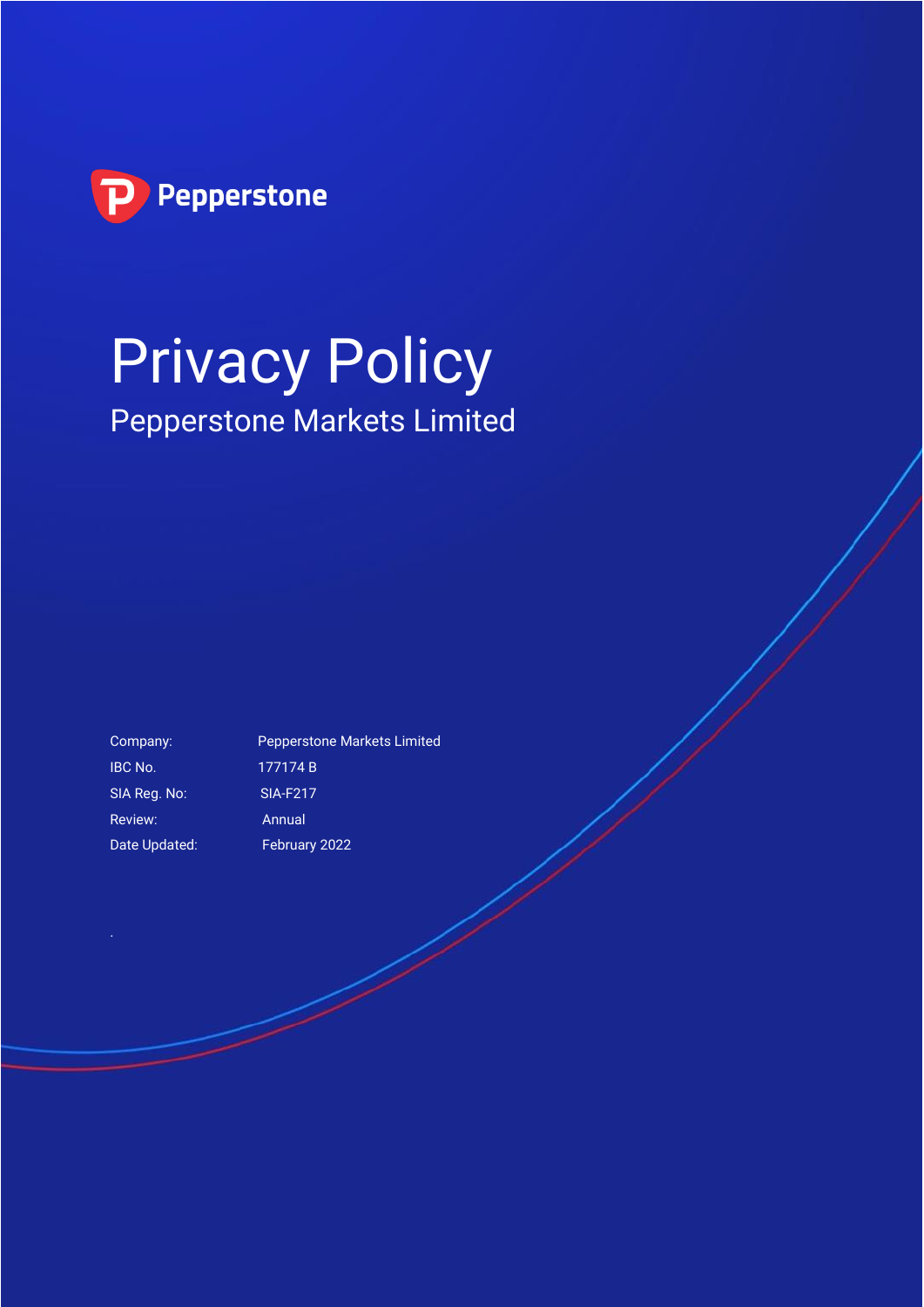|  | Section A - Introduction | 2                                                     |   |
|--|--------------------------|-------------------------------------------------------|---|
|  | 1 <sup>1</sup>           |                                                       |   |
|  | 2.                       |                                                       |   |
|  | 3.                       |                                                       |   |
|  |                          | Section B – Collection of personal information        | 3 |
|  | 4.                       | What personal information we collect (or receive)     |   |
|  | 5.                       |                                                       |   |
|  | 6.                       |                                                       |   |
|  | 7.                       | How we may use your personal information 5            |   |
|  | 8.                       |                                                       |   |
|  | 9.                       | Incomplete or inaccurate information  8               |   |
|  | 10.                      |                                                       |   |
|  |                          |                                                       |   |
|  |                          | Section C – Security of your personal information     | 8 |
|  |                          | 12. How we protect your personal information  8       |   |
|  |                          | Section D – Use or disclosure of personal information | 9 |
|  |                          |                                                       |   |
|  |                          |                                                       |   |

| Section E - Your Rights in Relation to Your Personal<br>Information<br>11 |  |                                                       |    |  |  |
|---------------------------------------------------------------------------|--|-------------------------------------------------------|----|--|--|
|                                                                           |  |                                                       |    |  |  |
|                                                                           |  |                                                       |    |  |  |
|                                                                           |  | Section F - Cookies                                   | 12 |  |  |
|                                                                           |  |                                                       |    |  |  |
| Section G – Cross border disclosure of personal information               |  |                                                       |    |  |  |
|                                                                           |  | 18. Disclosing personal information to cross border   |    |  |  |
| Section H - Data Retention                                                |  |                                                       | 13 |  |  |
|                                                                           |  | 19. How long we'll keep your personal information  13 |    |  |  |
|                                                                           |  | Section I - Contacting us and complaints              | 14 |  |  |
|                                                                           |  |                                                       |    |  |  |
|                                                                           |  |                                                       |    |  |  |
| Section J - General                                                       |  |                                                       |    |  |  |
|                                                                           |  | 22. Your consent and changes to this Policy14         |    |  |  |
|                                                                           |  | 23. Use of your personal information submitted to     |    |  |  |
|                                                                           |  | 24. Your duty to tell us about changes  14            |    |  |  |

## <span id="page-1-0"></span>Section A – Introduction

### <span id="page-1-1"></span>1. Introduction

- 1.1 Protecting your privacy and keeping your personal information confidential is very important to us. This Privacy Policy ("**Policy**") sets out how we collect and manage your personal and sensitive information, in compliance with applicable privacy laws.
- 1.2 This Policy describes the types of personal information that we collect about you when you choose to use our services, how we'll use your personal information and how we'll keep it safe. Please take the time to read this Policy carefully so that you can understand how we handle your personal information.

### <span id="page-1-2"></span>2. Who we are

- 2.1 Pepperstone Markets Limited is a limited company registered under company number 177174 B with a business address at Sea Sky Lane, B201, Sandyport, Nassau, New Providence, The Bahamas. Pepperstone Markets Limited is part of the Pepperstone group of companies which includes Pepperstone Group Limited. Both companies are separate data controllers but are collectively referred to in this Policy as "**Pepperstone**" "**we**" "**us**" or "**our**".
- 2.2 We're an online trading platform which assists clients to trade over- the-counter derivatives, including margin foreign exchange ("Forex") contracts and contracts-for-difference ("CFDs"). Our online trading platforms operate through the www.pepperstone-cn.com/en (our "Website") and the Pepperstone mobile applications (the "Apps").
- 2.3 "**client**", "**you**" or "**your**" means an individual who's the subject of the personal information that we process as a data controller.
- 2.4 We have appointed a data protection officer ("**DPO**") who is responsible for overseeing questions in relation to this Policy. If you have any questions about this Policy, including any requests to exercise your legal rights, please contact the DPO using the details set out below: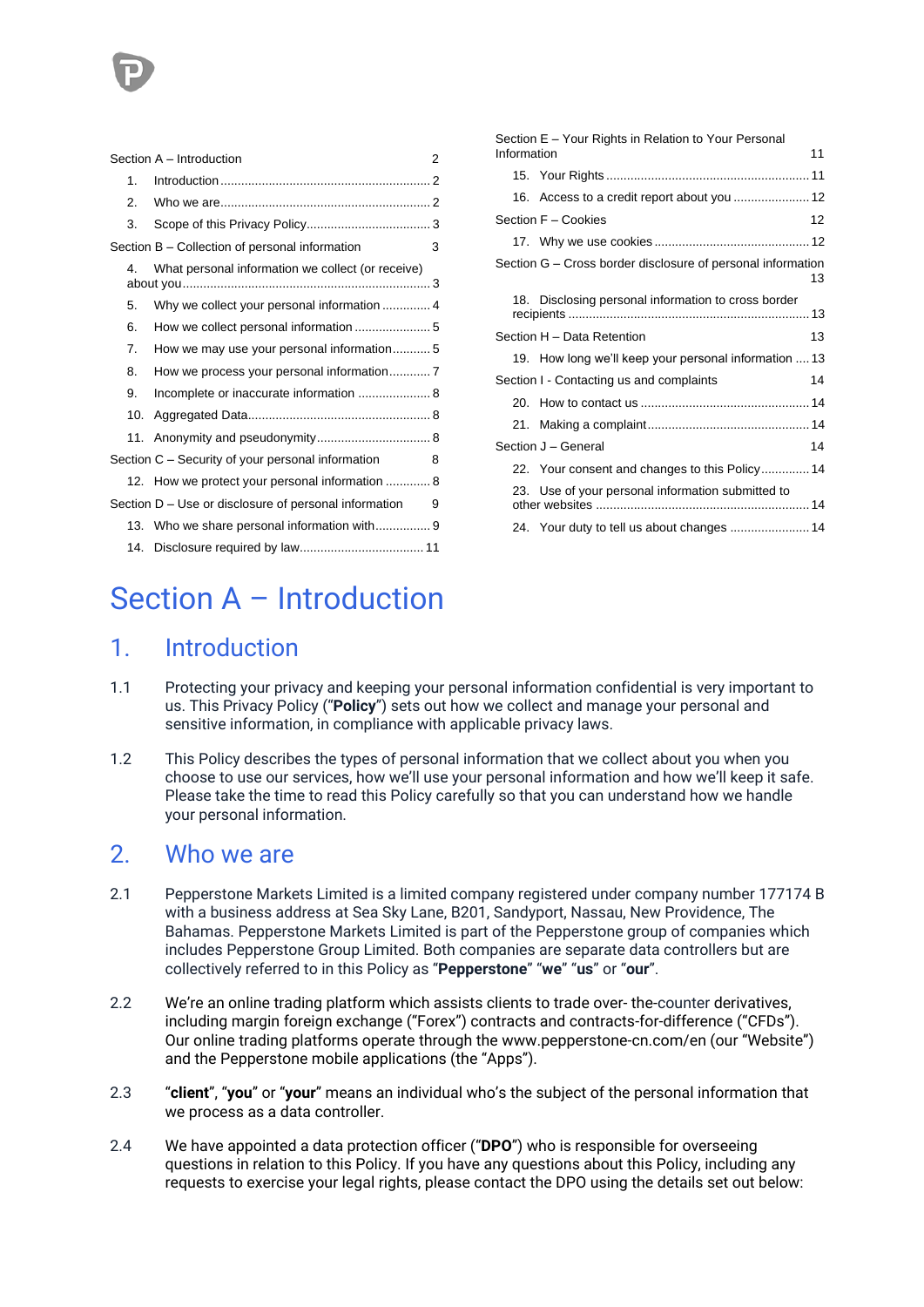

Email: compliance.bs@pepperstone.com Phone Number: +1786 628 1209

### <span id="page-2-0"></span>3. Scope of this Privacy Policy

- 3.1 This Policy (together with our Terms and Conditions and any other documents referred to in it) sets out the basis on which we'll process any personal information we collect from you, or that you provide to us. This Policy also sets out how you can instruct us if you prefer to limit the use of your personal information and the procedures that we have in place to safeguard your privacy.
- 3.2 By using our Websites or our Apps, applying for an account with us or giving us information, you're indicating that you understand how we collect, use and disclose your personal information in line with this Policy. If you don't agree with this Policy, you mustn't use our Website and our Apps, access our services or provide any information to us.

## <span id="page-2-1"></span>Section B – Collection of personal information

### <span id="page-2-2"></span>4. What personal information we collect (or receive) about you

- 4.1 Personal information is any information or opinion about you that is capable (or reasonably capable) of identifying you, whether the information or opinion is true or not, and regardless of whether the information is recorded in a material form.
- 4.2 Sensitive information includes things like your racial or ethnic origin, political opinions or membership of political associations, religious or philosophical beliefs, membership of a professional or trade association or trade union, financial information, sexual orientation or criminal record. Your health, genetic and biometric information and biometric templates are also sensitive information. Sensitive information is also personal information for the purposes of privacy laws. We'll only collect sensitive information about you if we have your consent, or if we're required or authorised by law.
- 4.3 The personal information we collect about you generally includes the following:
	- (a) name;
	- (b) date of birth;
	- (c) postal or email address;
	- (d) IP address;
	- (e) phone numbers, including home, mobile and work;
	- (f) username, password;
	- (g) information relating to an individual's source of wealth;
	- (h) occupation;
	- (i) bank account details, including institution name, branch, account name, bank identifier, and account number or IBAN;
	- (j) security questions and answers;
	- (k) information relating to your trading experience;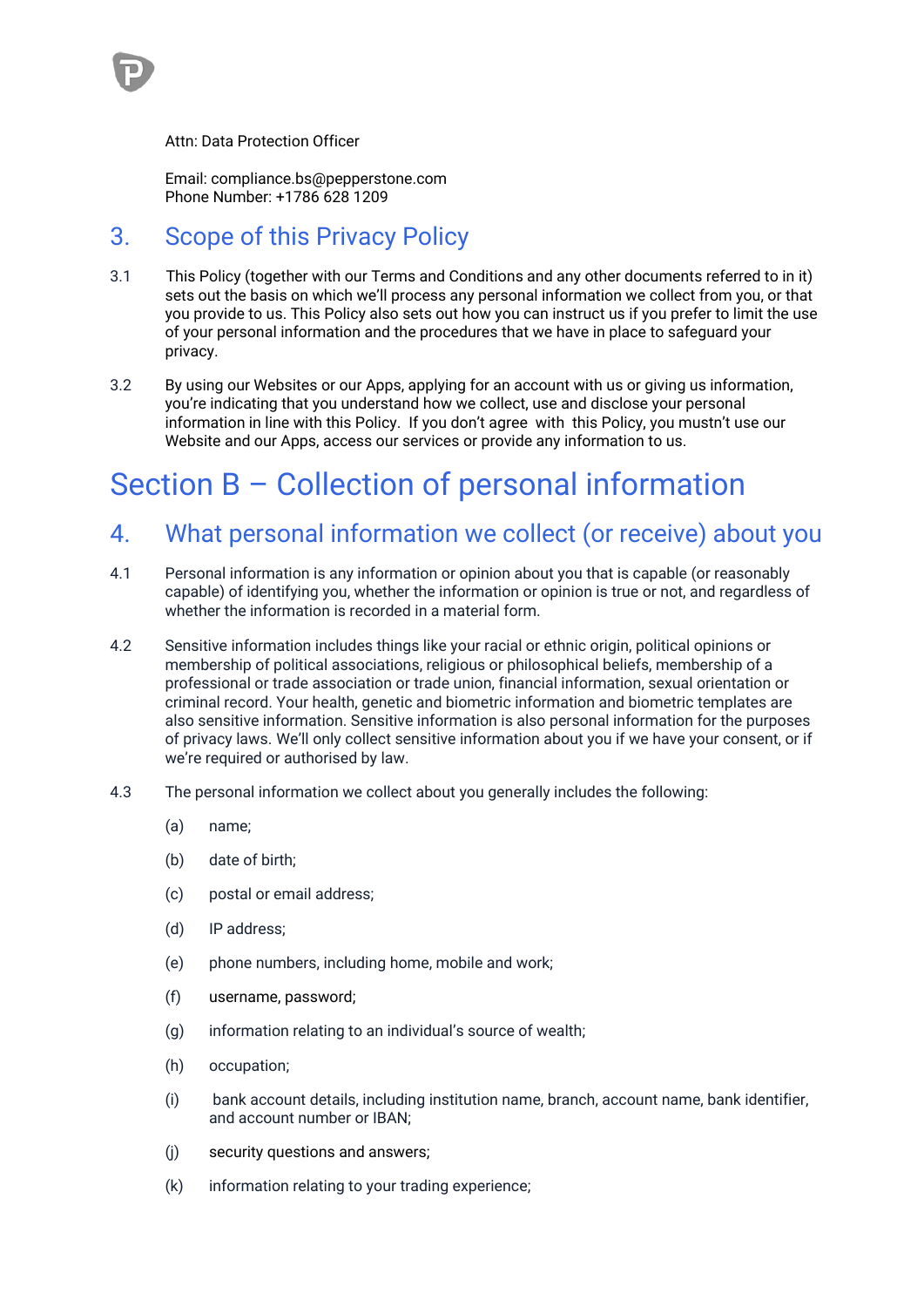

- (l) identification documentation, as required under applicable anti-money laundering laws ("**AML Laws**"), including:
	- (i) passport;
	- (ii) driver's licence;
	- (iii) national identity card (if applicable);
	- (iv) utility bills;
	- (v) trust deed;
	- (vi) a credit or bankruptcy check; and/or
	- (vii) other information we consider necessary to our functions and activities.
- 4.4 We're required by law to identify you if you're opening a new account or adding a new signatory to an existing account. AML Laws require us to sight and record details of certain documents (i.e. photographic and non photographic documents).
- 4.5 Where necessary, we also collect information on the following individuals:
	- (a) trustees;
	- (b) partners;
	- (c) company directors and officers;
	- (d) officers of co-operatives and associations;
	- (e) client's agents;
	- (f) beneficial owners of the client; and
	- (g) persons dealing with us on a "one-off" basis.
- 4.6 We may take steps to verify the information we collect. For example, a birth certificate provided as identification may be verified with government-held records (such as births, deaths and marriages registers) to protect against impersonation, or we may verify with an employer that employment and remuneration information provided in a credit application is accurate.

### <span id="page-3-0"></span>5. Why we collect your personal information

- 5.1 We use your personal information to:
	- (a) verify your identity;
	- (b) provide you with the products and services that you've asked for;
	- (c) help us monitor, evaluate and develop our products and services;
	- (d) enable secure access to our client area;
	- (e) unless you tell us otherwise, keep you informed about our products and services and those of our relevant business and initiative partners, and tailor this information to your needs and interests;
	- (f) respond to any feedback, queries or complaints;
	- (g) provide you with technical support;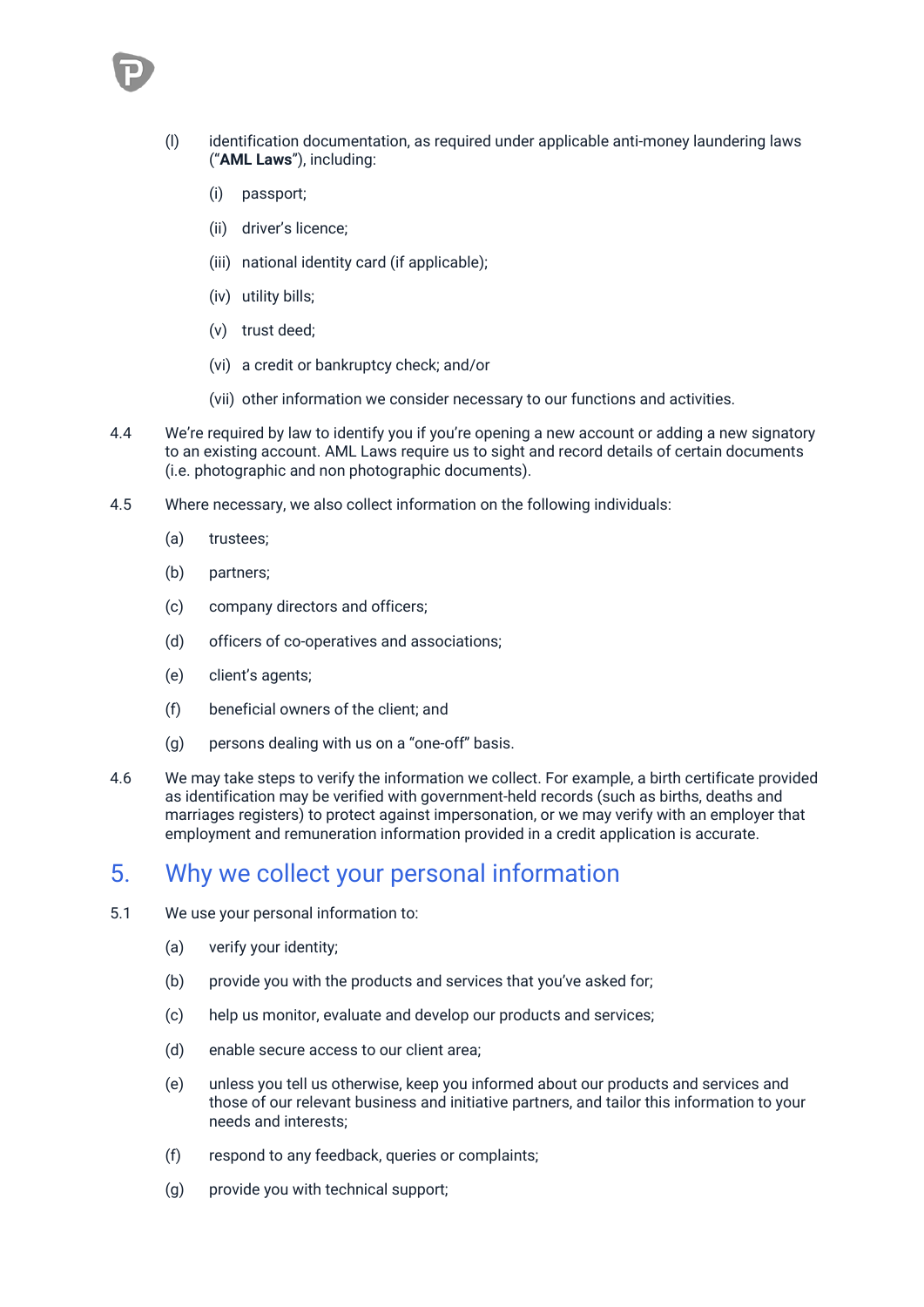

- (h) participate in any third party acquisition or potential acquisition of an interest in us or our assets;
- (i) comply with our legal obligations under the applicable laws; and
- (j) take measures to detect and prevent fraud, crime or other activity which may cause harm to our business or our products and services.

### <span id="page-4-0"></span>6. How we collect personal information

- 6.1 We may collect personal information about you directly from you or from sources other than you. "Sources other than you" may include your agents, family members, friends, related entities, affiliates or divisions.
- 6.2 We may collect (or receive) and process your personal information when:
	- (a) you apply for an account with us;
	- (b) you contact us, whether through our Website, our Apps or otherwise (for example, via our online form, by e-mail, post, fax or phone), as we may keep a record of that correspondence. For example, if you submit a complaint, report a problem with our services or our Website or our Apps or otherwise liaise with our sales, technical support or any other department in our company. This includes information provided by you when you update your account such as your name, e-mail, country, password, etc;
	- (c) we ask you to complete surveys that we use for research purposes, although you do not have to respond to them;
	- (d) you use and interact with our Website or our Apps including your device's manufacturer and model, IP address, browser type and version, time zone setting, browser plug-in types and versions, operating system, web browser, platform, mobile carrier, and your ISP. We may collect details of your visits to our Website or our Apps (including, but not limited to, traffic data, location data, weblogs and other communication data). We do this via email and website cookies, and similar tracking technology built into our Website and Apps. Our cookie policy is available on our Website and Apps to give you more detailed information on how we use them;
	- (e) you use your account to login to and use our platform technology and other features and functionalities;
	- (f) you use the online trading products we provide to you. Under no circumstances are these details disclosed to any third parties other than those who need to know this information in the context of the services we provide; or
	- (g) you use social media, including "like" buttons and similar functions made available by social media platforms.

### <span id="page-4-1"></span>7. How we may use your personal information

- 7.1 We may process your personal information for the purpose of:
	- (a) dealing with your inquiries and requests, including contacting you where necessary;
	- (b) notifying you about important changes or developments to our Website, our Apps or to our products or services (e.g. changes of features or enhancements);
	- (c) carrying out our obligations arising from any contracts connected to you;
	- (d) providing and personalising our services, enhancing client experience and tailoring our services to you;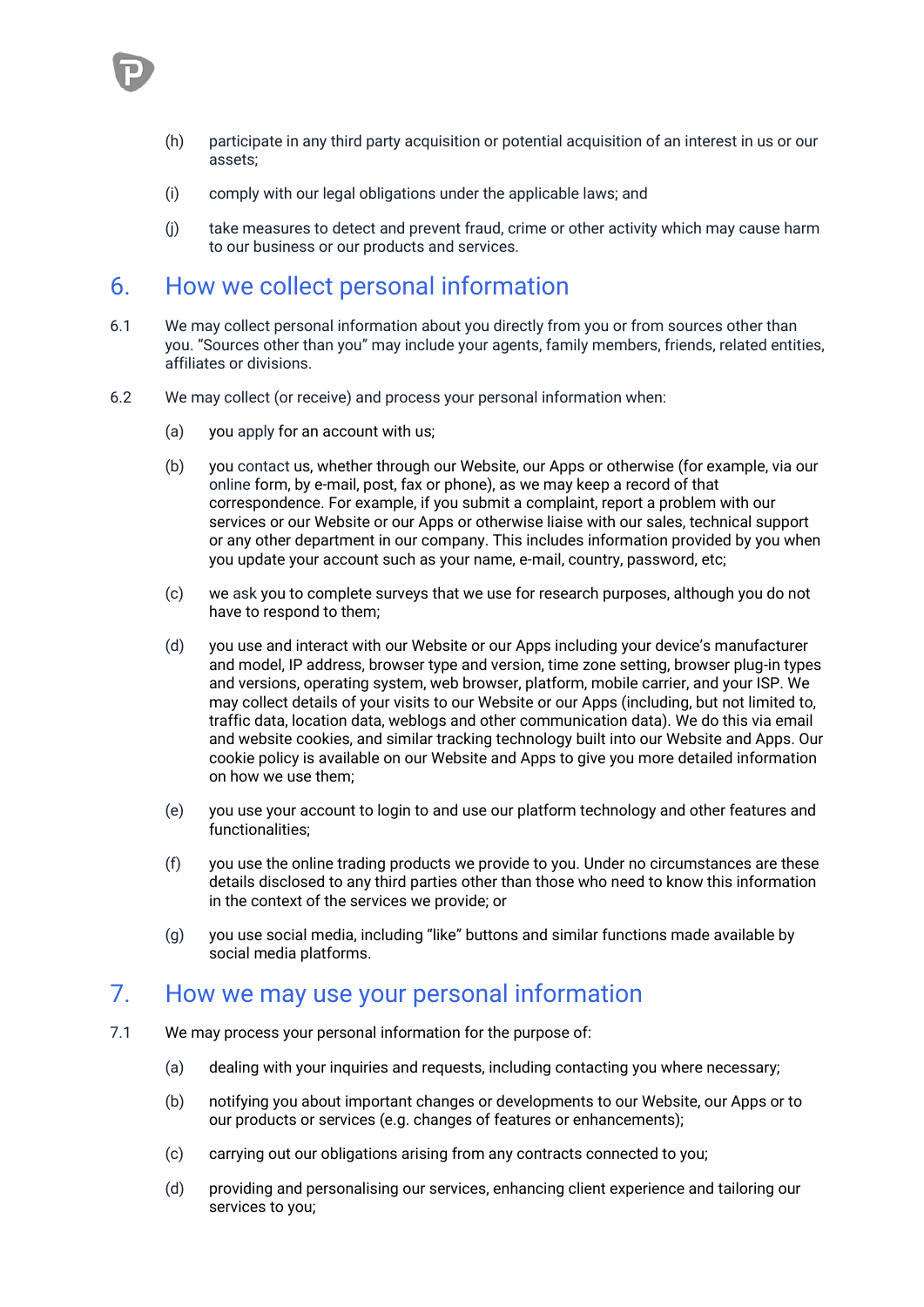

- (e) providing you access to all parts or features of our Website, our Apps or our services;
- (f) where applicable, processing your payments;
- (g) administering your registration and/or membership and other account records;
- (h) market research, analysis and creating statistics;
- (i) sending you marketing communications, for instance, to contact you from time to time regarding things you have told us you want to hear about, such as new products, special offers, competitions and sponsored events. If you use our Apps, we may use push notifications to highlight when we have added new offers and promotions that may be of interest to you;
- (j) preventing, detecting and investigating potentially prohibited or illegal activities, and enforcing our Terms and Conditions;
- (k) improving and developing our Website, our Apps or our products and services, as well as collecting feedback from you about our Websites, our Apps, and other activities. For example:
	- (i) we may need to gauge whether a new product, website feature or App is likely to appeal to a large proportion of our client base. If not, we will want to know why; or
	- (ii) occasionally we may invite you to review a website or App. If we do, it is possible that we will use independent research and feedback providers to act on our behalf;
- (l) ensuring that content from our Website is presented in the most effective manner for you and for your computer or mobile device;
- (m) ensuring we have adequate security measures and services so you can safely access our Website and our Apps;
- (n) complying with all the applicable laws and regulations;
- (o) debt recovery or debt tracing, crime, fraud and money laundering compliance;
- (p) recruitment purposes if you have applied for a position with us including to contact you to discuss a role with us and to assess your suitability;
- (q) monitoring how people use our Website and our Apps to see if they are being abused or threatened, for example, by internet trolls posting inappropriate comments in review areas or by would-be hackers looking to undermine our security;
- (r) allowing us to understand our client base across all our businesses. We do this by merging your details with information from other clients of our Website and Apps. We can then spot trends and common factors among clients, plus we can tailor our business approach, our marketing communications, our digital and social media, our Website and Apps to the things we believe you and other people like you would be most interested in. This process involves the analysis of many human traits and is sometimes called profiling 'market segmentation' or 'client segmentation'. Among other things, we look at common trends or 'segments' based on people's geographic location, trading behaviour, online behaviours, engagement with marketing activities (e.g. email opens and clicks), preferences, and any other personal information you have submitted to us or arising from your use of our Website or our Apps; and
- (s) testing new systems and processes as we roll them out (but generally only in anonymous form) to make sure they work correctly and meet the standards we set for ourselves.
- 7.2 We may take steps to verify the information we collect. For example, we may verify with an employer that employment and remuneration information provided in an application for credit is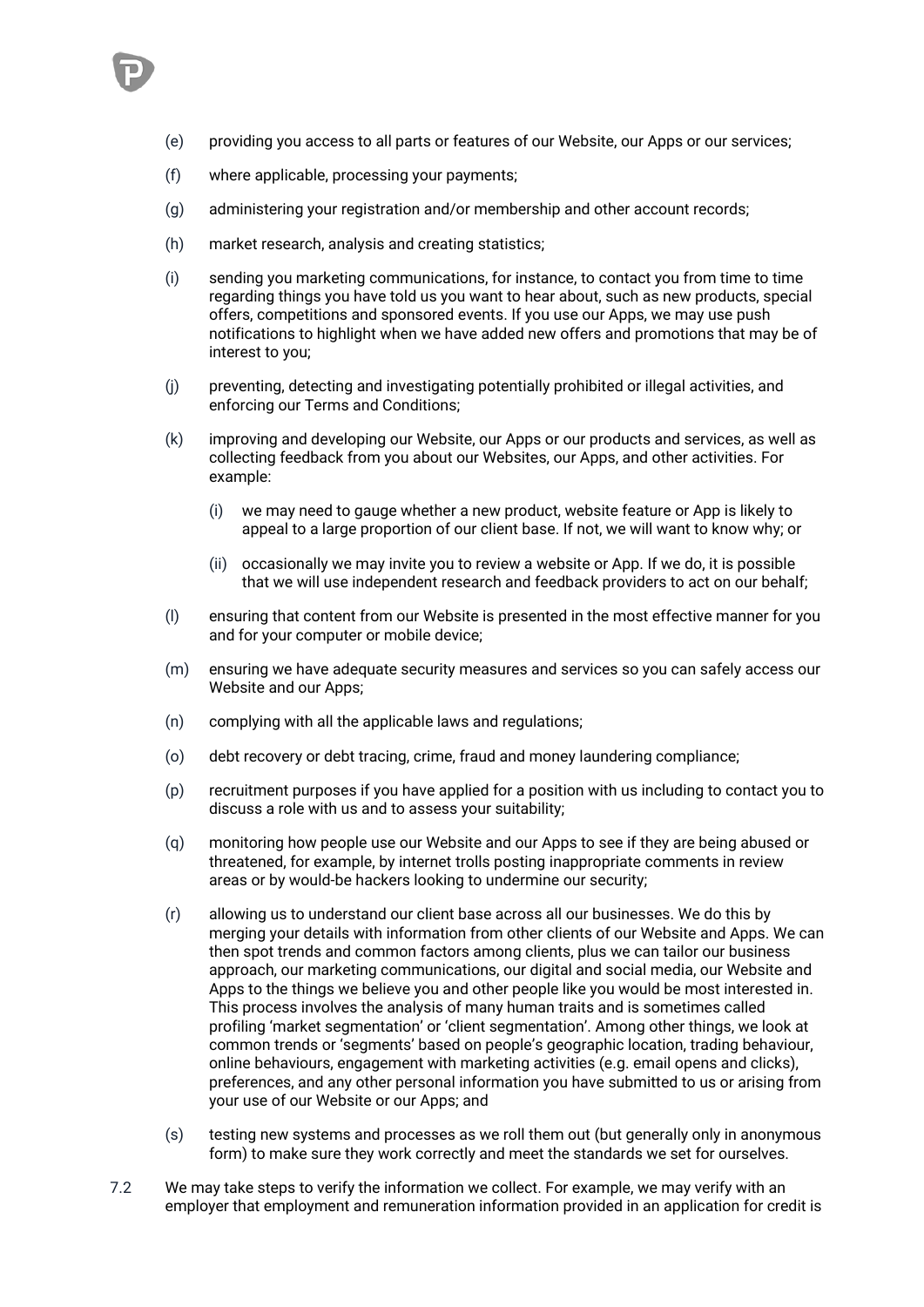accurate.

- 7.3 We may check some of the information that you provide to us against third party databases to confirm that it is accurate.
- 7.4 We may have access to your financial information, such as your billing address, bank account details and payment history in order to allow us to take payments from you in connection with the online trading products you purchase, send you refunds or enable our client service to deal with your enquiries. Under no circumstances are these details disclosed to any third parties other than those who need to know this information for the performance of the services requested.
- 7.5 We may also collect social media content where this is in the public domain, and any messages you send direct to us via social media. This information can include posts and comments, pictures and video footage on websites such as YouTube, Facebook and Twitter. We may process this information as necessary to respond to any social media posts or other public comments you might make, whether they're directed to us or about us, our Websites, mobile Apps or other activities, to resolve disputes, provide technical support and troubleshoot problems, as permitted by law.
- 7.6 We may contact you with information, products or services that you request from us or with information, products or services which are similar to the services we are providing to you (independently or jointly with others), unless you have opted out to be contacted for such purposes. We may contact you for this purpose by post, telephone, SMS and other messaging services as well as by email. If you change your mind about being contacted in the future, please let us know.
- 7.7 If you choose to post messages on any online forum or other message platforms that we may make available for this purpose on our Apps or our Website, we may collect that information you provide to us. We may process this information as necessary to respond to any social media posts or other public comments you might make, whether they are directed to us or about us, our Website, Apps or other activities, to resolve disputes, provide technical support and troubleshoot problems, as permitted by law.
- 7.8 We may place a cookie on your device when you access our Website or our Apps. These cookies will let us know when you have accessed our Website or downloaded or used our Apps. We will share this information with our advertising providers such as Facebook or Twitter (e.g. IP addresses or unique mobile identifiers). The cookies will let our advertising providers know when to serve ads and to whom, ensuring that our ads are served only to people who have previously visited our Website or used or downloaded our Apps ("**Retargeting**"). This is further explained in our Cookies Policy available on our website [here.](https://files.pepperstone.com/legal/SCB/SCB_Cookie_Policy_ROW.pdf)
- 7.9 If you stop using our Website, our Apps or our services, or your permission to use our Website, our Apps or our services is terminated, we may continue to use and disclose your personal information in accordance with this Policy (as amended from time to time) and as permitted by law. However, if you wish us to stop e-mailing you with information in connection with our Website, our Apps or our services, please unsubscribe or send your request to the contact details set out below.

### <span id="page-6-0"></span>8. How we process your personal information

- 8.1 Our basis for collecting and using your personal information will depend on the personal information concerned and the specific context in which we collect it. In most cases, we'll process your personal information where:
	- (a) you've consented to the use and disclosure your personal information for our intended purposes either before or at the time that we collect it;
	- (b) we need the personal information to perform our contract with you; or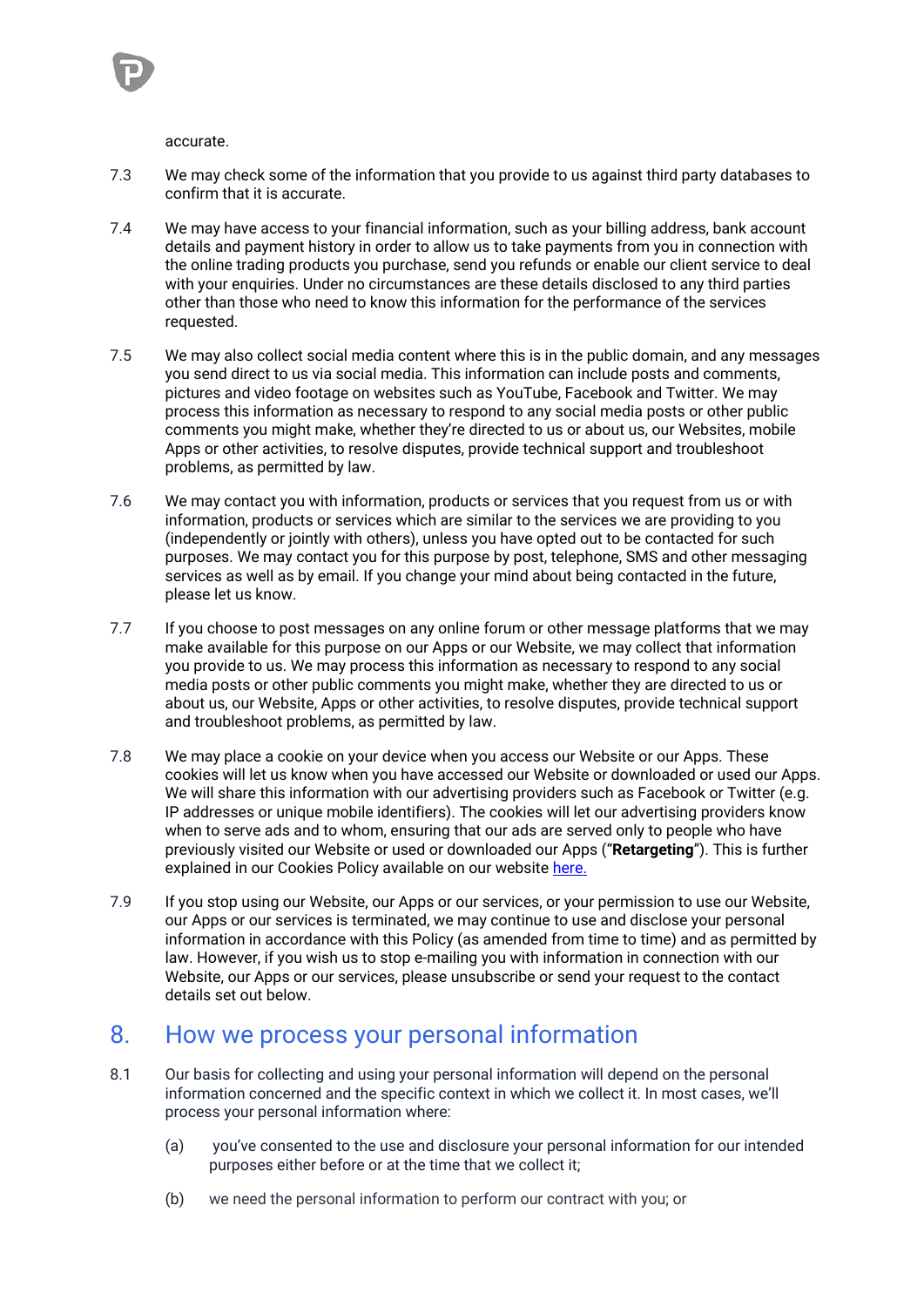- (c) the processing is in our legitimate interests (or those of a third party) and not overridden by your data protection interests or fundamental rights and freedoms.
- 8.2 In some cases, we may also have a legal obligation to collect personal information from you or may otherwise need the personal information to protect vital interests.
- 8.3 Where we rely on consent, if you don't give us your consent or withdraw your consent, we may not be able to provide you with the products or services you ask for.
- 8.4 You can withdraw your consent at any time. To withdraw your consent, please email [support@pepperstone.com i](mailto:support@pepperstone.com)n the first instance.

### <span id="page-7-0"></span>9. Incomplete or inaccurate information

9.1 If you provide us with incomplete or inaccurate information, we may not be able to provide you with the products or services that you ask for. You can change your contact details at any time by updating your profile within your account.

### <span id="page-7-1"></span>10. Aggregated Data

- 10.1 Aggregated data is general data about groups of people which doesn't identify anyone personally, for example the number of people in a particular industry that engage in forex trading. We use aggregated data to:
	- (a) help us to understand how you use our products and services and improve your experience with us; and
	- (b) customise the way that we communicate with you about our products and services so that we can interact with you more effectively.
- <span id="page-7-2"></span>10.2 We may share aggregated data with our business or industry partners.

### 11. Anonymity and pseudonymity

11.1 In certain situations we may be able to give you the option of using a pseudonym or remain anonymous when you deal with us. We're only able to provide you with this option when it's practical for us to do so, and if we're not required by law to identify you.

## <span id="page-7-3"></span>Section C – Security of your personal information

### <span id="page-7-4"></span>12. How we protect your personal information

- 12.1 Nobody can guarantee the security of the internet. Please be aware that communications over the internet, such as emails/webmails, aren't secure unless they've been encrypted. Your communications may route through a number of countries before being delivered.
- 12.2 We can't accept responsibility for any unauthorised access or loss of personal information that's beyond our control. That said, the protection of your personal information is extremely important to us and we have put a range of security procedures in place to keep it safe, as set out in this Policy.
- 12.3 Your account is protected by your username and password. You shouldn't share your username and password with anyone else. When using social networking, group chat and forum features, please ensure that you don't submit any personal information that you don't want to be seen, collected or used by other users.
- 12.4 We're committed to protecting the personal information we hold about you from misuse,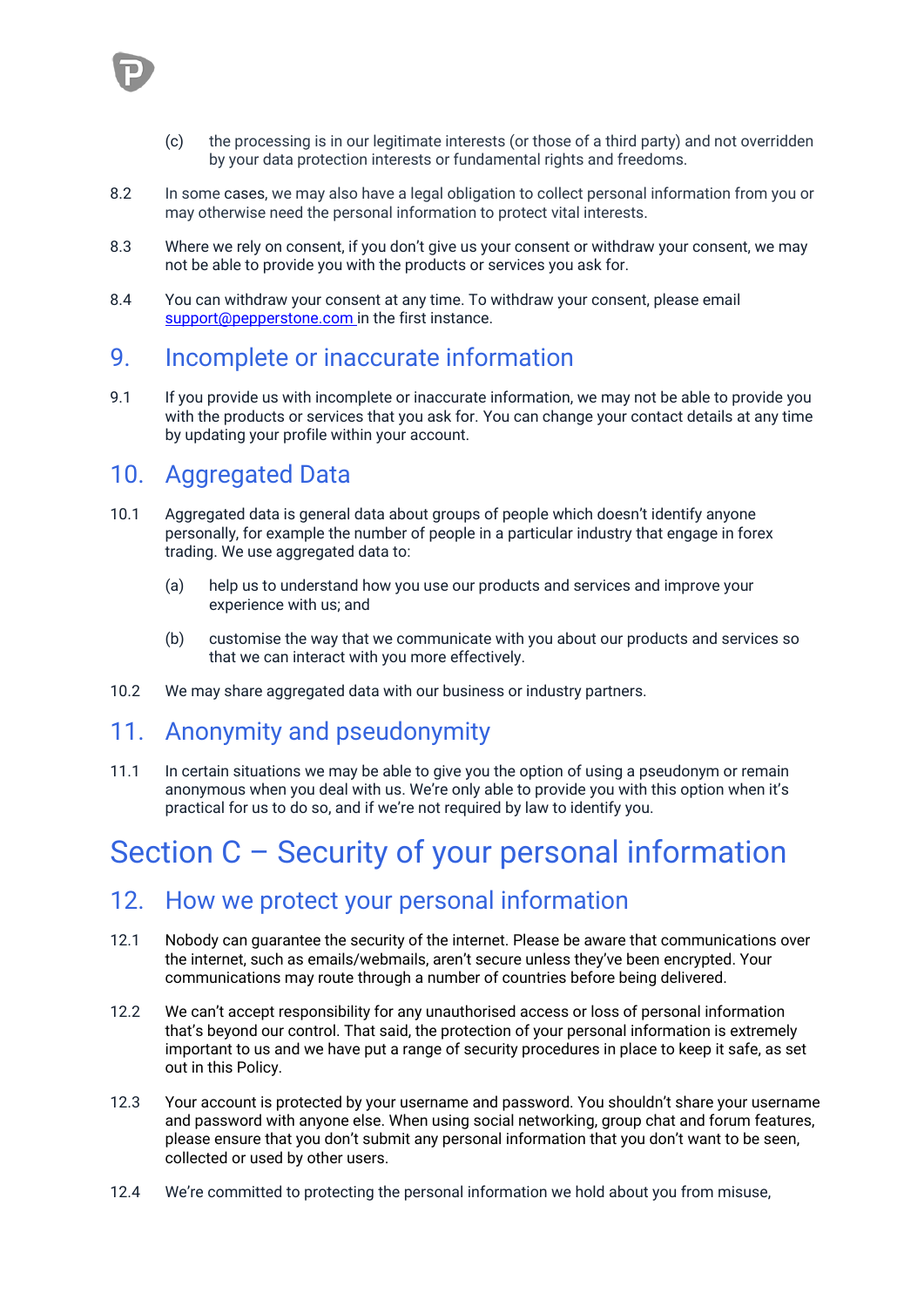

unauthorised access and disclosure. We've implemented a range of practices and policies to provide a robust security environment. We ensure the on-going adequacy of these measures by regularly reviewing them. Our security measures include:

- (a) educating our employees about their obligations when they collect and handle personal information;
- (b) requiring our employees to use passwords when accessing our systems;
- (c) encrypting data sent from your computer to our systems during internet transactions and client access codes transmitted across networks;
- (d) employing firewalls, intrusion detection systems and virus scanning tools to protect against unauthorised persons and viruses from entering our systems;
- (e) using dedicated secure networks or encryption when we transmit electronic data for purposes of outsourcing;
- (f) practising a clean desk policy for all premises and providing secure storage for physical records; and
- (g) employing physical and electronic security measures such as swipe cards, alarms, cameras and guards (as required) to protect against unauthorised access to buildings.
- 12.5 Where we identify that we no longer need certain personal information, we ensure that it's effectively and securely destroyed. For example, we may shred paper records or use other means such as degaussing (de-magnetism of a device) and deletion in the case of electronic equipment and records.

## <span id="page-8-0"></span>Section D – Use or disclosure of personal information

### <span id="page-8-1"></span>13. Who we share personal information with

- 13.1 We may share your information with any member of our group of companies, which means our subsidiaries, our ultimate holding company and its other subsidiaries ("**Affiliates**") and third parties that we outsource functions to or partner with, in certain limited situations where it's necessary for us to provide our products and services or perform associated business activities.
- 13.2 These entities and third parties include:
	- (a) our affiliated product and service providers and external product and service providers that we may act as agent for (so that they can provide you with the product or service you're asking for or in which you've expressed an interest);
	- (b) any person acting on your behalf, including your financial adviser, solicitor, settlement agent, accountant, executor, administrator, trustee, guardian or attorney;
	- (c) your nominated employment referee (to confirm details about you);
	- (d) introducing brokers, affiliates and agents who refer your business to us;
	- (e) credit reporting agencies;
	- (f) our third party business partners or joint initiative providers;
	- (g) other financial institutions and organisations that we deal with in the course of our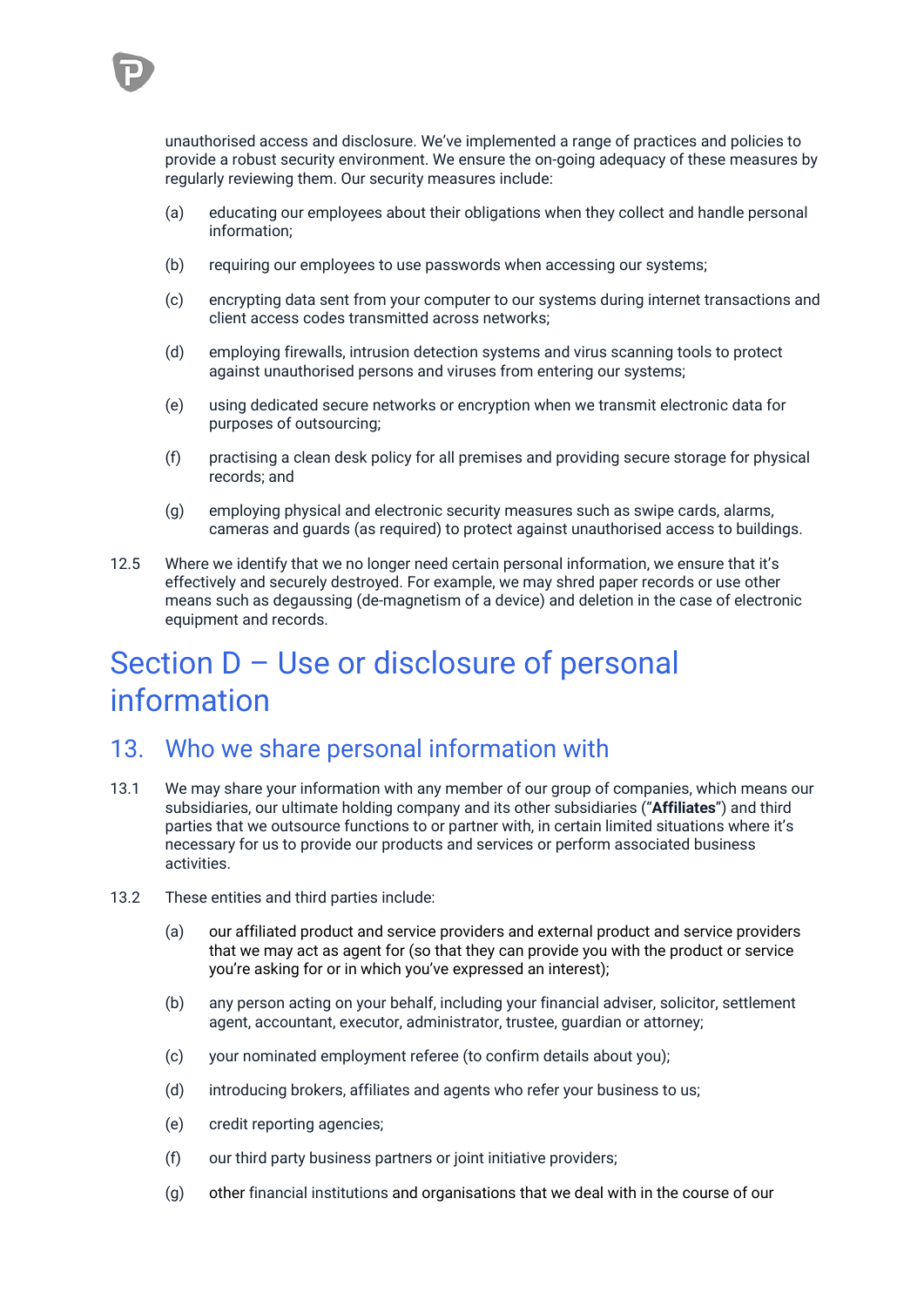

- (h) our employees, our Affiliates and their employees. For instance, Pepperstone Limited and Pepperstone Group Limited are part of the Pepperstone group of companies and will share your information;
- (i) auditors we appoint to ensure the integrity of our operations;
- (j) analytics and search engine providers that assist us in the improvement and optimisation of our Websites or our Apps;
- (k) our successors in title, our prospective sellers or buyers of our business or to our Affiliates when we have a merger or re-organisation;
- (l) government bodies and law enforcement agencies where required by law and in response to other legal and regulatory requests;
- (m) any third-party where disclosure is required to enforce or apply our Terms and Conditions or other relevant agreements to protect the rights, property, integrity or security of our company, our clients, or others (including, without limitation, you). This includes exchanging information with other companies and organisations for fraud protection and credit risk reduction purposes;
- (n) to our advertising providers for re-targeting purposes;
- (o) if you've given your consent, to selected third parties that may contact you about products and services which may be of interest to you in any jurisdiction where we operate; and
- (p) other organisations who assist us to provide products and services by performing functions such as client contact, banking, payments, data processing, debt recovery, marketing and advertising, data analysis, business intelligence, website and technology services. They may also provide products and services that integrate with or complement our products and services.

#### 13.3 **Details of our Affiliates and the main third parties that we outsource functions to or partner with can be foun[d here.](https://eu-assets.contentstack.com/v3/assets/bltaec35894448c7261/blt6a3400ff069a8f6d/61fcb47c9601b64f3cdbbc2c/China_-_List_of_Processors.pdf)**

- 13.4 We take our obligations to protect your information extremely seriously and make every effort to deal only with parties who share and demonstrate the same attitude. Each of the third parties that we contract with is carefully selected and is only authorised to use your personal information in a secure way, that's necessary for them to perform their services to us.
- 13.5 We don't sell, rent, or otherwise provide your personal information to third parties unless you consent to this or it's necessary to provide you with our services, conduct our associated business activities or as described in this Policy.
- 13.6 Any social media posts or comments that you send to us (on our Facebook page, for instance) will be shared under the terms of the relevant social media platform (e.g. Facebook or Twitter) that you've used and could be made public. We don't control these platforms and we're not responsible for them sharing your information in this way. So, before you make any social media posts, you should review the terms and conditions and privacy policies of the platforms that you use. That way, you'll understand how the platforms will use your information and how you can stop them from using it in certain ways if you're unhappy about it.
- 13.7 Mobile app platforms:
	- (a) our Apps run on third-party software platforms, for example, Apple's iOS platform which powers Apple's iPhone, and Google's Android platform which powers Android- based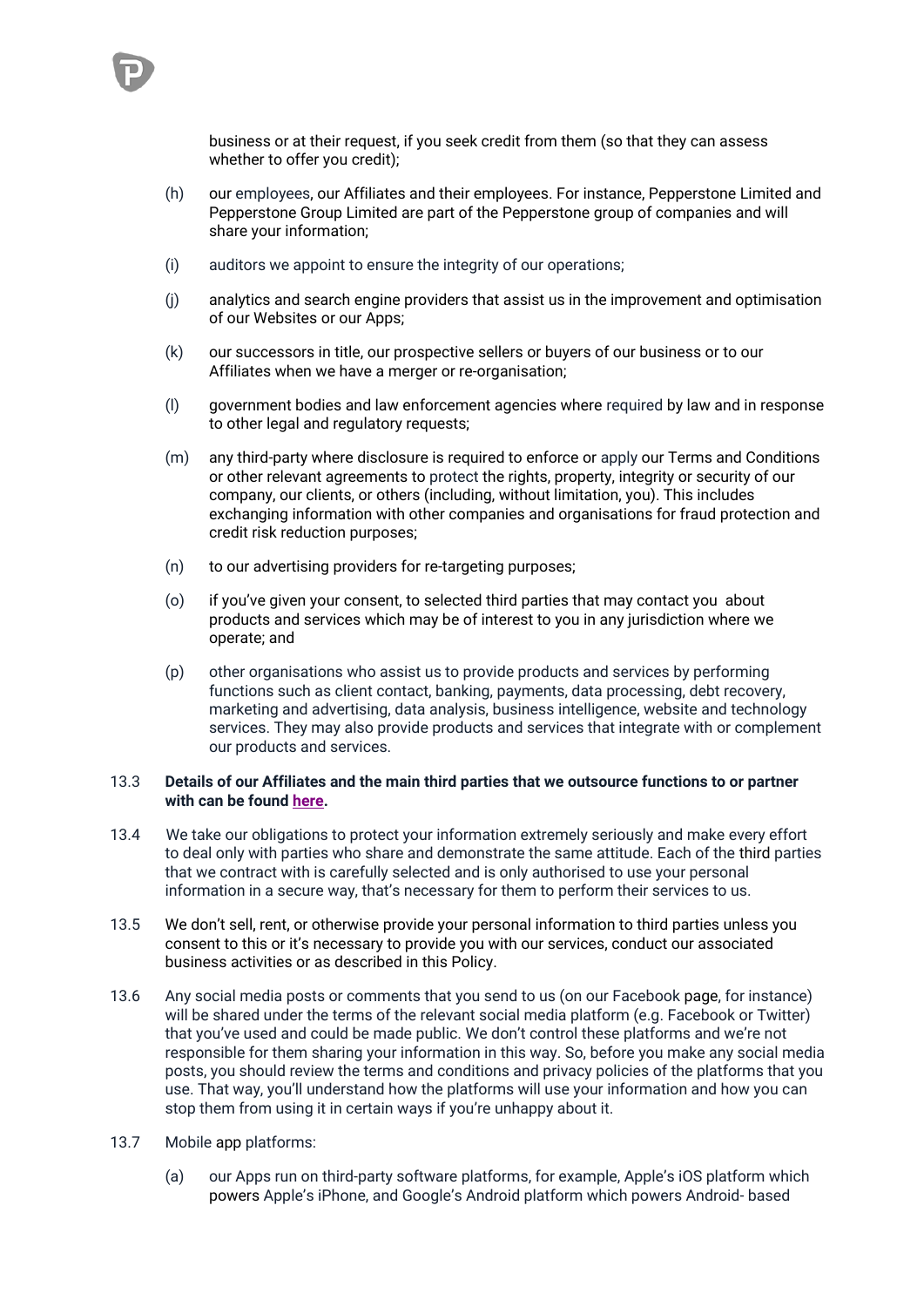

#### smartphones; and

- (b) your use of our Apps is also subject to the relevant mobile app platform provider's terms and conditions and privacy policy. You should review their terms and conditions and privacy policy to ensure you understand the kinds of information (if any) they'll gather about you, how they will use that information, and what you may be able to do if you are unhappy about it.
- 13.8 We won't adopt a government related identifier (such as your passport, national ID or driver's license number) as our own identifier unless required or authorised to do so under any applicable law, regulation or court/tribunal order. Before we use or disclose any government related identifier of yours, we'll ensure that the use or disclosure is:
	- (a) reasonably necessary for us to verify your identity for the purposes of our activities or functions;
	- (b) reasonably necessary for us to fulfil our obligations to a government agency or authority;
	- (c) required or authorised by or under a UK law, regulation or a court/tribunal order; or
	- (d) reasonably necessary for one or more enforcement related activities conducted by, or on behalf of, an enforcement body.

### <span id="page-10-0"></span>14. Disclosure required by law

14.1 We'll also disclose your personal information if we're required by law or permitted to do so under applicable privacy laws.

## <span id="page-10-1"></span>Section E – Your Rights in Relation to Your Personal Information

### <span id="page-10-2"></span>15. Your Rights

- 15.1 You're entitled to exercise these rights regarding your personal information, with some exceptions which we've explained below:
	- (a) request access to your personal information;
	- (b) request correction of the personal information that we hold about you;
	- (c) request erasure of your personal information. Please note that for legal reasons we might not always be able to comply with these requests. We'll let you know if this is the case when you make your request;
	- (d) object to processing of your personal information if we're relying on a legitimate interest (or those of a third party) and you feel it impacts on your fundamental rights and freedoms. You also have the right to object if we're processing your personal information for direct marketing purposes. Please note that in some cases, we may prove that we've got compelling legitimate grounds to process your information which override your rights and freedoms;
	- (e) ask us to suspend the processing of your personal information, if:
		- (i) you want us to establish the information's accuracy;
		- (ii) our use of the information is unlawful but you don't want us to erase it;
		- (iii) you need us to hold the information even if we no longer require it, so that you can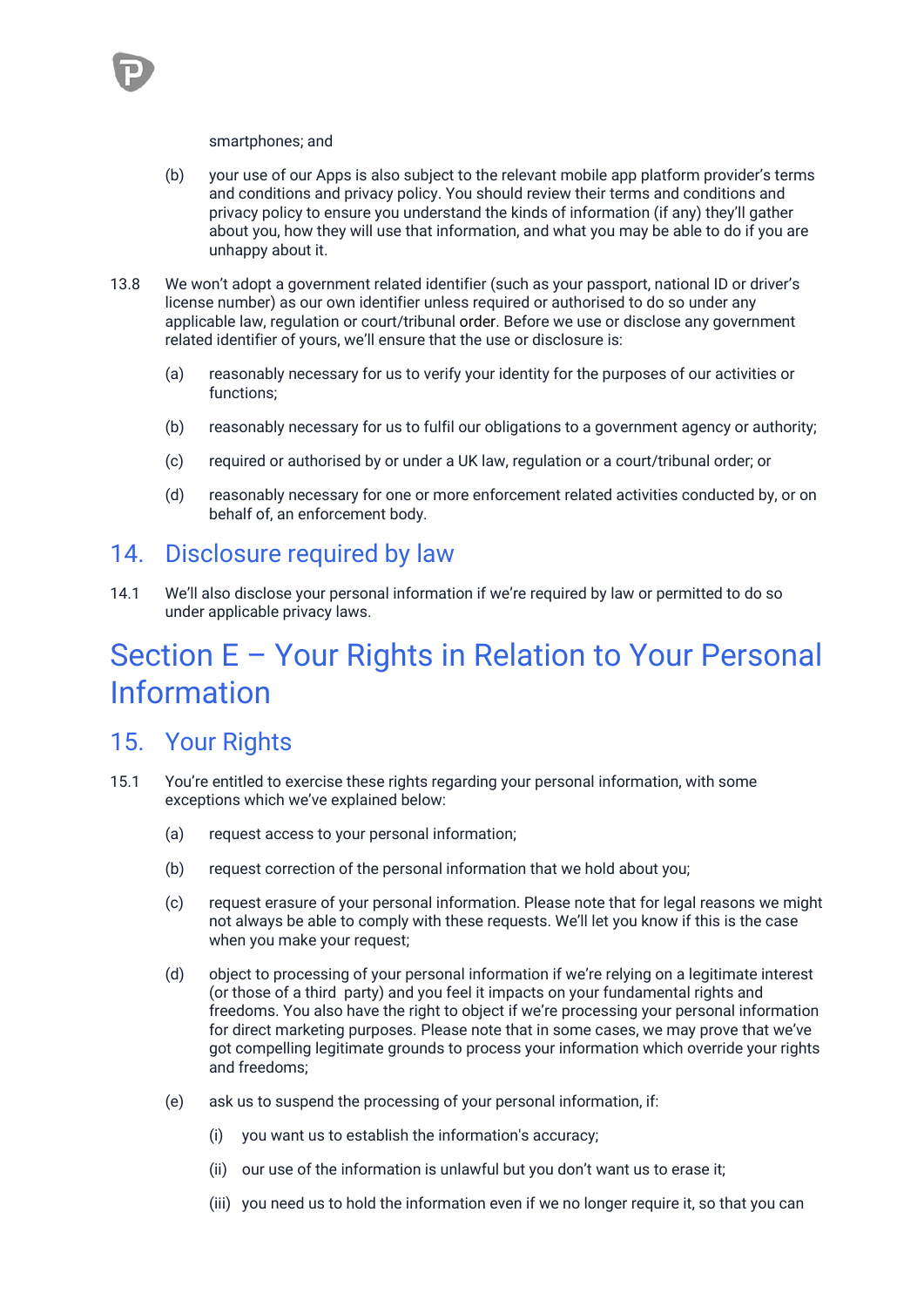

- (iv) you've objected to our use of your information but we need to verify whether we have overriding legitimate grounds to use it;
- (f) request the transfer of your personal information to you or to a third party. We'll provide you, or a third party that you've chosen, with your personal information in a structured, commonly used, machine-readable format. Note that this right only applies to automated information (i.e. not to hard copies) which you initially consented to us using or where we used the information to perform a contract with you; and
- (g) withdraw consent at any time if we're relying on your consent to process your personal information. If you withdraw your consent, we may not be able to provide certain products or services to you. We'll let you know if this is the case at the time you withdraw your consent. Please contact:

Attn: Data Protection Officer

Email: compliance.bs@pepperstone.com

- 15.2 Please quote your name and address when you write to us and provide brief details of the information that you would like a copy of or which you would like to be corrected (this helps us to locate your information more easily).
- 15.3 We'll require proof of your identity before providing you with details of any personal information we may hold about you.
- 15.4 We try to respond to all legitimate requests within 1 (one) month. It might take us longer than this if your request is particularly complex or if you've made a number of requests. We'll let you know if this situation applies to you within 1 month of receiving your request and keep you updated.
- 15.5 In some cases we may ask you to pay an administrative fee to cover costs associated with your request. We'll confirm the cost with you and confirm that you want to proceed before actioning your request.

### <span id="page-11-0"></span>16. Access to a credit report about you

- 16.1 You have the right to ask for a copy of any credit report we have obtained about you from a credit- reporting agency. However, the best means of obtaining an up-to-date copy is to get in touch with the credit-reporting agency directly, as we may not have retained a copy after we have used it.
- 16.2 You have a right to have any inaccuracies corrected or, if there's any dispute about accuracy, to have a note added to your credit reporting agency file explaining your position.
- 16.3 If we decline your credit application wholly or partly because of adverse information on your credit report, we will let you know and tell you how you can go about getting a copy of your credit report.

## <span id="page-11-1"></span>Section F – Cookies

### <span id="page-11-2"></span>17. Why we use cookies

17.1 We use cookies to store and collect information about your use of our Website. Cookies are small text files stored by the browser on your equipment's hard drive. They send information stored on them back to our web server when you access our Website. These cookies enable us to put in place personal settings and load your personal preferences to improve your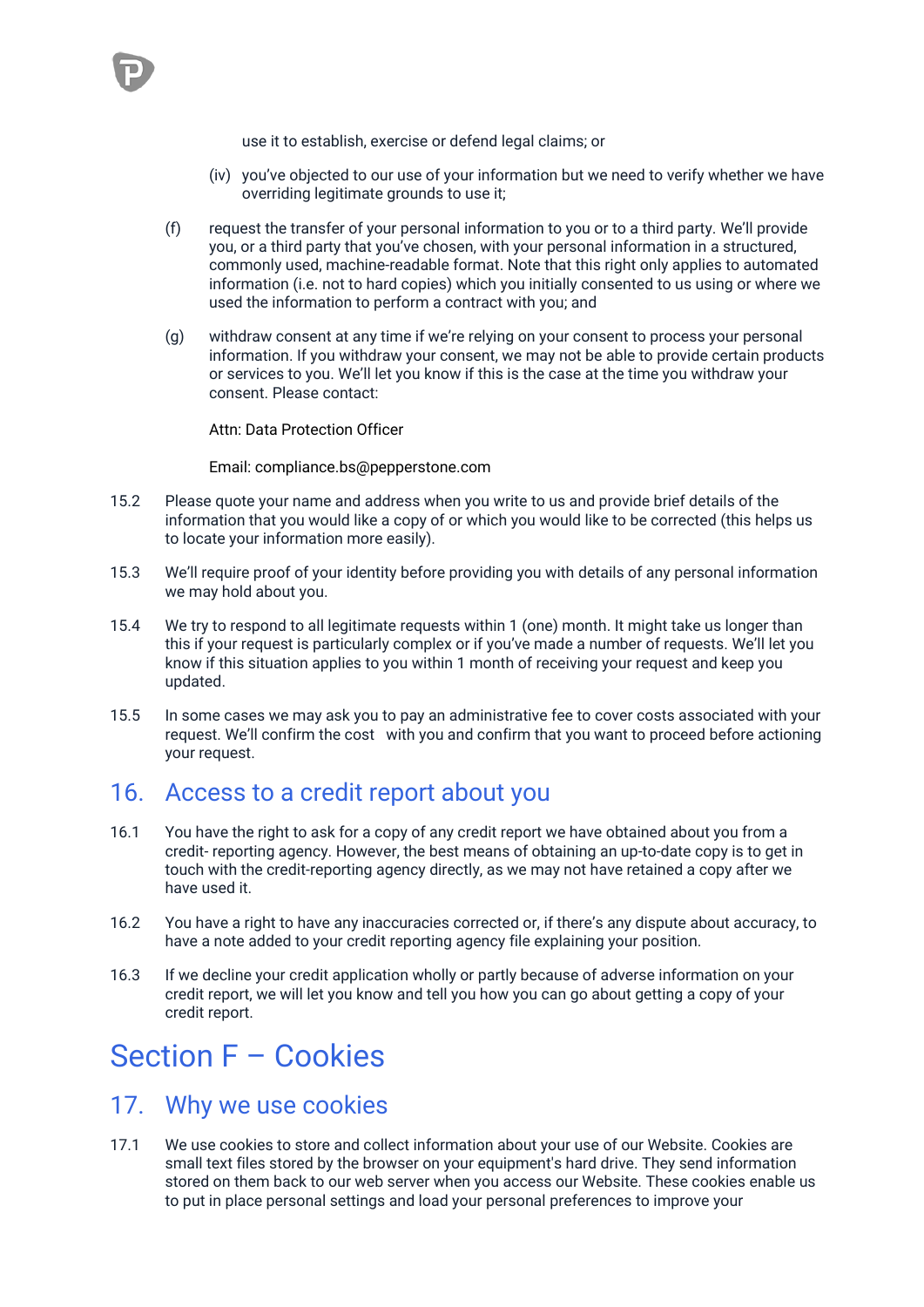experience. You can find out more about our cookies in our "Cookies Policy" available on our Website here.

## <span id="page-12-0"></span>Section G – Cross border disclosure of personal information

### <span id="page-12-1"></span>18. Disclosing personal information to cross border recipients

- 18.1 Some of our Affiliates and third parties that we share information with may be located in Australia, the United Kingdom, Cyprus and other countries. We'll only disclose your personal information to an offshore recipient once we have taken reasonable contractual and practical steps to ensure that:
	- (a) the overseas recipient doesn't breach applicable privacy laws; or
	- (b) you'll be able to take action to enforce the protection of a law or binding scheme that has the effect of protecting the information in a way that's at least substantially similar to the way in applicable privacy laws protect the information; or
	- (c) you've consented to the disclosure after we expressly tell you that there's no guarantee that the overseas recipient won't breach applicable privacy laws; or
	- (d) the disclosure of the information is required or authorised by or under an applicable law or a court/tribunal order; or
	- (e) any other situation that is permitted under applicable privacy laws.

## <span id="page-12-2"></span>Section H – Data Retention

### <span id="page-12-3"></span>19. How long we'll keep your personal information

- 19.1 We'll only retain your personal information for as long as you have consented to it, or for as long as is necessary to us to provide you with our services or fulfil the purposes we collected it for, including for the purposes of satisfying any legal, accounting, reporting or regulatory requirements. For instance, under tax laws we have to keep basic information about our clients (including contact, identity, financial and transaction data), typically between seven and ten years after they cease being clients.
- 19.2 To decide on the appropriate retention period for personal information, we consider the amount, nature, and sensitivity of the personal information, the potential risk of harm from unauthorised use or disclosure of your personal information, the purposes for which we process your personal information and whether we can achieve those purposes through other means, and the applicable legal requirements.
- 19.3 In some circumstances you can ask us to delete your personal information, see Section E of this Policy above.
- 19.4 In some circumstances we may anonymise your personal information (so that it can no longer be associated with you) for research or statistical purposes. In these situations, we may use this information indefinitely without further notice to you.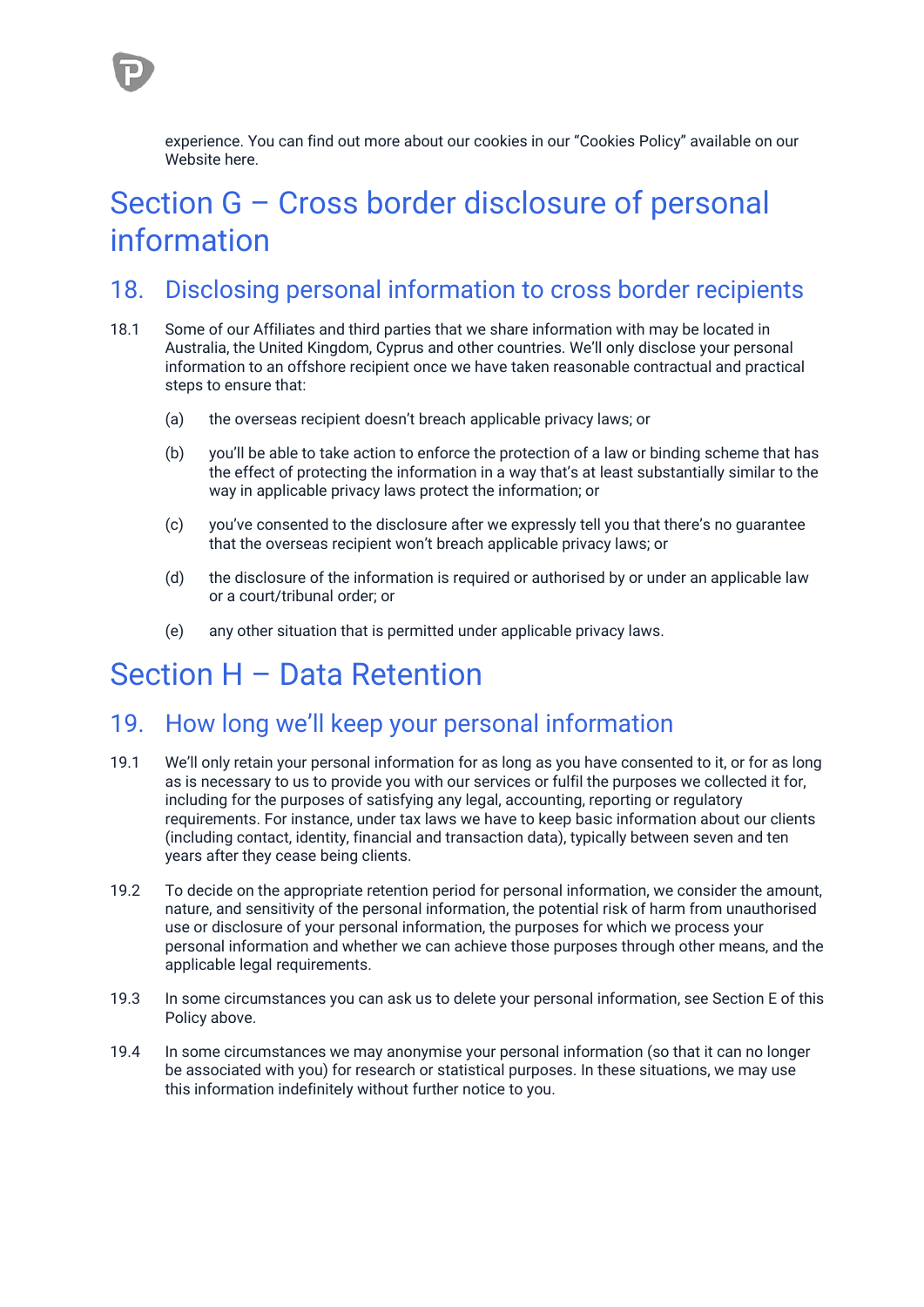## <span id="page-13-0"></span>Section I - Contacting us and complaints

### <span id="page-13-1"></span>20. How to contact us

20.1 If you have any questions or would like further information about our privacy and information handling practices, please contact us by email at [support@pepperstone.com.](about:blank)

### <span id="page-13-2"></span>21. Making a complaint

- 21.1 We offer a free internal complaint resolution scheme to all of our clients. If you have a privacy complaint, please contact us using the details above to discuss your concerns.
- 21.2 To assist us in helping you, please gather all supporting information and any documents relating to your complaint and provide it to us for assessment. We'll try to resolve your complaint as quickly as possible, and in any event within 30 days of hearing from you. If your complaint takes longer to resolve, we'll keep you informed of our progress.

## <span id="page-13-3"></span>Section J – General

### <span id="page-13-4"></span>22. Your consent and changes to this Policy

- 22.1 We can amend or modify this Policy from time to time. If we do, we'll post the updated version on our Website and on our Apps. It's your responsibility to check the Policy every time you submit your personal information to us.
- 22.2 We'll let you know as soon as is practicable if our purposes for processing your personal information change and seek your consent if we've introduced a new purpose for processing.

### <span id="page-13-5"></span>23. Use of your personal information submitted to other websites

- 23.1 Except as otherwise stated, this Policy only addresses the use and disclosure of personal information that we receive about you or collect from you.
- 23.2 If you disclose your personal information to others (e.g. websites that we link to), different rules may apply to their use or disclosure of the information that you disclose to them. We're not responsible for the privacy policies and practices of other websites, even if you accessed the third-party website using links from our website.
- 23.3 We recommend that you check the policy of each website you visit and contact the owner or operator of that website if you have concerns or questions.

### <span id="page-13-6"></span>24. Your duty to tell us about changes

24.1 It's important that the personal information we hold about you is accurate and current. Please keep us informed if your personal information changes during your relationship with us by emailing us at [support@pepperstone.com.](mailto:support@pepperstone.com)